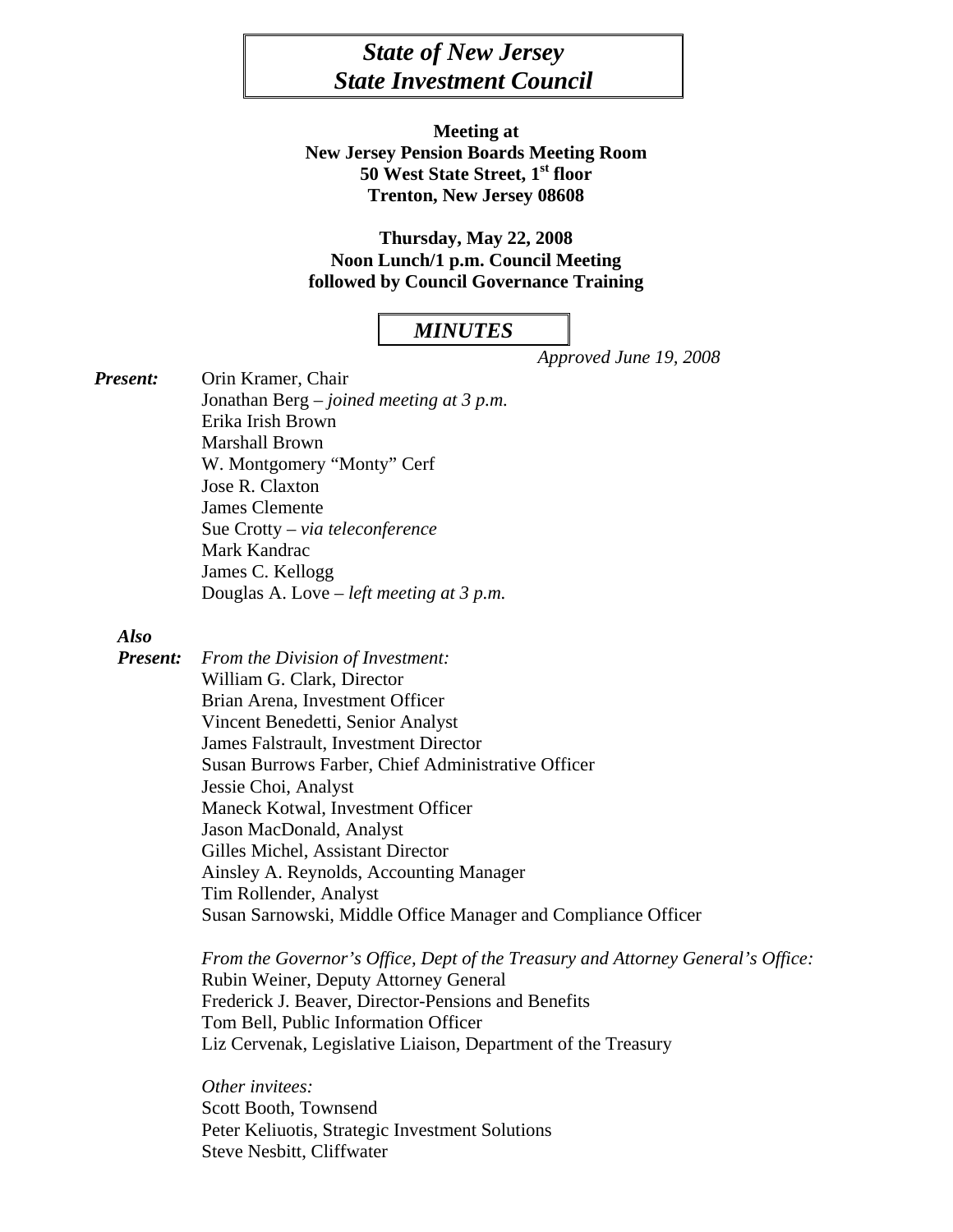# *State of New Jersey* Meeting May 22, 2008 *State Investment Council MINUTES*

Page 2

*Other invitees, continued:*  Daniel Stern, Cliffwater Curt Smith, Strategic Investment Solutions Nancy A. Williams, Ennis Knupp

 *Members of the Public:* Frederique Adam-Jupillat, LPS Jamie Barker, Revenue Karin Bauer, DEP William Bauer Gloria Jean Berry Morris Boakai, OPD Linda Brown, DOL Shirley Bryant, L&PS Vonda Brunsting, SEIU Russell Caffey Jose Cardona, LBH Dorothy Carl, Revenue Adam Cataldo, *Bloomberg*  Sandy Coia Clifford S. Cooper III, DOBI Dennis Cory Barbara Counts, ELEC Mariann Curcio, Revenue Steven Dovidio, Revenue Steven R. Green, DOBI Harvey Grossman, DOBI Christine Hairston, NJL Deborah Jacobs, MVC Sandy Johnson, DMVC Charmell Jones Nikk Kriss, Alcohol Beverage Control Rosanna Leonard Dusty McNichol*, The Star Ledger* Mitchell Mercer, DSS Anthony F. Miskowski, Member, CWA Local 1033 Marion Mnych Clayton Mull, SCREA Kevin P. Norton, Bank of NY Mellon Joan C. Onorati-Pascucci, NJL Dale E. Parichuk, LPS Lisa Radcliffe, MVC Rae C. Roeder, President, Local 1033 Joann Richmond Luz D. Sanchez, LBH Lisa Southard Marianne Winters, MVC Gail Wright, NJL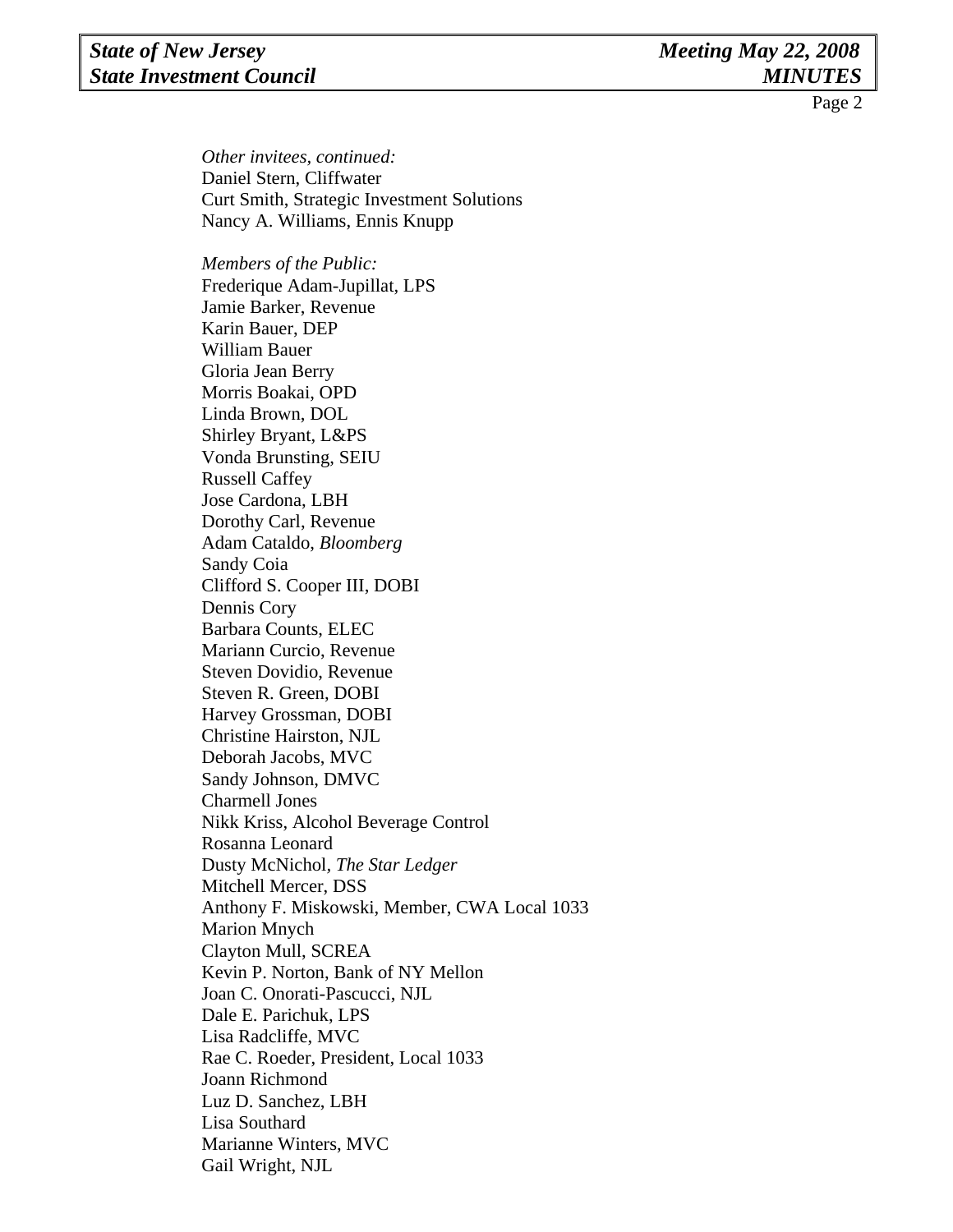# *I. Call to Order*

Chair Kramer called the meeting to order at 1:15 p.m.

# *II. Notice of Meeting*

 Interim Council Secretary Susan Burrows Farber reported that in compliance with the Open Public Meetings Act, *NJSA 10:4-1 et seq.,* notice of the meeting scheduled for May 22, 2008 was sent by mail deposited in the post office, by facsimile and email on May 1, 2008. A copy of the notice is on file as posted in the Division and sent to the Council, the **Times of Trenton**, **The Star-Ledger**, the **Bergen Record**, the **Courier Post**, and Secretary of State.

# *III. Approval of Minutes*

The minutes of the regular meeting of the Council held on March 20, 2008 were approved unanimously on a motion by Mr. Kandrac, seconded by Dr. Love.

## *IV. Committee Reports*

There were no committee reports.

# *V. Pending Matters*

#### *A. Status of Proposed Amendments Filing*

Secretary Farber noted that proposed amendments to the Council's regulations governing Alternative Investments and other issues (N.J.A.C. 17:16-12.4, 43.1, 43.2, 45.2, 46.2, 69.9, 71.1, 71.2, 71.4, 90.1, 90.2, 90.4, 100.1, 100.2, 100.4) were filed with the Office of Administrative Law on March 20, and published in the April 21, 2008 issue of the New Jersey Register. The 60-day public comment period extends through June 20, 2008.

# *VI. New Business*

#### *A. Proposed Alternative Investments*

*1. Memorandum from Director Clark to the Council, dated May 16, 2008, entitled, "Proposed Hedge Fund Investment in Asian Century Quest Capital LCC Fund."* 

Mr. Stern of Cliffwater reported that the proposed commitment of \$75 million provided an opportunity for equity long/short investment in Asia; Director Clark noted that research provided by the fund would supplement the work of staff. In response to a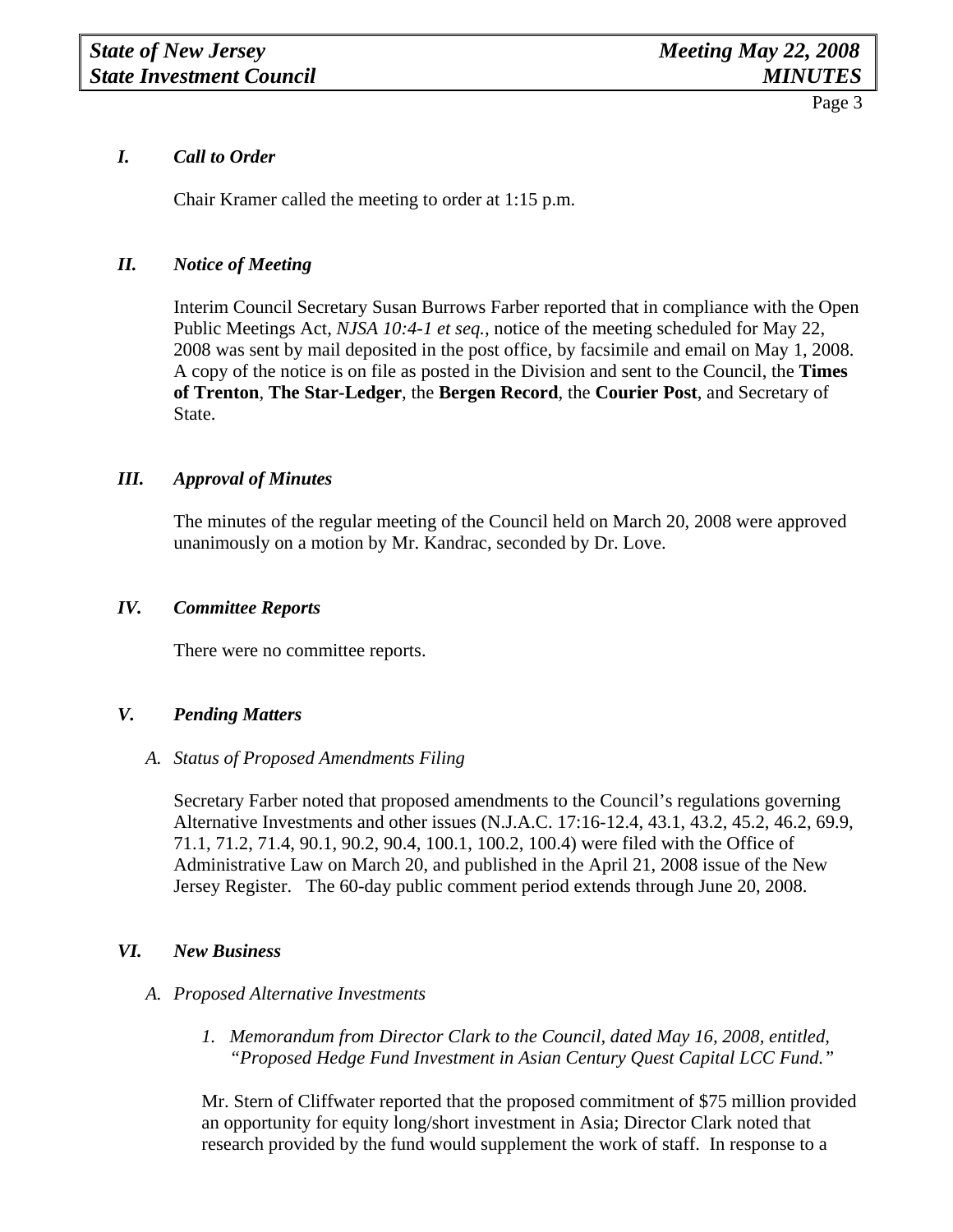question from Mr. Claxton, Mr. Stern said the fund's focus was 60 percent Japan and 20 percent Korea, with low net exposure.

*2. Memorandum from Director Clark to the Council, dated May 16, 2008, entitled, "Proposed Real Estate Investment in CT High Grade Partners II, LLC Fund."* 

Mr. Keliuotis of Strategic Investment Solutions said the proposed commitment of up to \$500 million would enable the fund to benefit from dislocations in the commercial mortgage market. Director Clark said the investment demonstrated well the increasing synergy between internal staff and outside managers. He said Division staff had been seeking opportunities in the commercial mortgage market as yields rose with the withdrawal of banks for unrelated reasons. He commended Senior Analyst Kathy Jassem for her research in identifying firms with good reputations in such mortgage underwriting, and that due diligence had been performed by General Motors Investment Management, a partner in another real estate fund of funds investment, who asked if they could invest in the fund along with the Division. In response to several questions from the Council, Director Clark noted the fund was created for the Division and seeks to provide long-term returns consistent with our assumption for real estate equity at significantly lower risk.

*3. Memorandum from Director Clark to the Council, dated May 16, 2008, entitled, "Proposed Private Equity Investments in the GSO Capital Opportunities Fund, JLL Partners Fund VI, the Texas Pacific Group Partners VI Fund, the TPG Financial Partners Fund and the H.I.G Bayside Debt & LBO Fund II, LP."* 

Mr. Smith of Strategic Investment Solutions said a proposed \$100 million commitment to the GSO Fund was a "re-up" to an existing investment in Blackstone's mezzanine fund. A discussion of management fees and industry practices followed, with agreement that the Council would review fund performance relative to fees next spring.

Mr. Clark said a proposed \$150 million commitment to the JLL Partners Fund was made after extensive due-diligence on the investments in the prior fund to which the Division has committed capital.

A proposed \$400 million commitment to Texas Pacific Group Partners reflects the Division's confidence in this fund's ability to buy and operate complex and/or distressed assets, Director Clark said. A general discussion of debt trading followed.

Mr. Smith said a proposed commitment of \$100 million to TPG Financial Partners was essentially a sidecar, or overage, fund to the TPG Fund dedicated exclusively to financial services investments.

Mr. Smith said the proposed commitment of \$100 million to the H.I.G. Bayside Fund concentrates on middle-market distressed debt and stressed LBOs. An extended discussion of industry standards in clawback provisions and drawdowns for private equity funds ensued. Mr., Kellogg repeated his concerns that fund performance relative to fees be examined by the Council next spring.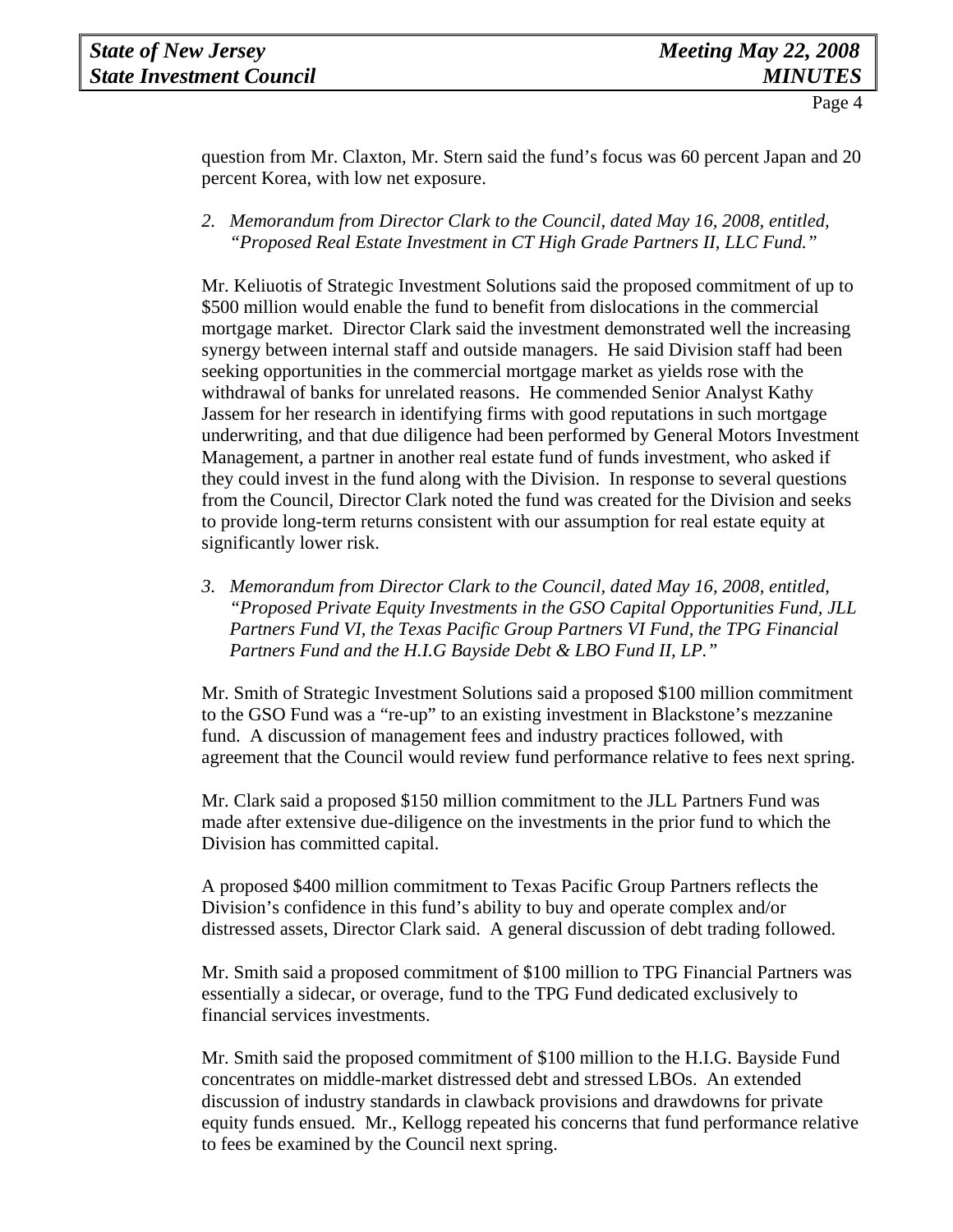*4. Memorandum from Director Clark to the Council, dated May 16, 2008, entitled, "Proposed Real Asset Investment in the Cargill ProAlpha Commodity Program."* 

Mr. Keliuotis said that a proposed investment of up to \$500 million in the Cargill Fund would partner Division staff with one of the largest commodity producers and traders in the world, providing full transparency to the fund's investing on a daily basis. A discussion of alpha and beta returns followed.

- *B. For the Approval of the Council*
	- *1. Appointment of Susan Burrows Farber as Council Secretary.*

Chair Kramer noted Ms. Farber had served as interim secretary since November 2007, and that her formal appointment required the approval of the Council under Article III of the Council bylaws. The appointment was approved unanimously on a motion by Mr. Claxton, seconded by Mr. Kellogg.

- *C. For the Information of the Council*
	- *1. Memorandum from Chief Administrative Officer Susan Burrows Farber to the Council, dated May 16, 2008, called "Corporate Governance and Legislative Update."*

Ms. Farber reported that the Division had been active this proxy season, co-sponsoring a proposal at Exxon which asked the company to set goals for the reduction of green house gas emissions, and voting in support of the development of a renewable energy policy at the company. The Division was also voting in support of shareholder initiatives calling for the separation of chair and chief executive positions, with other institutional investors.

*2. Memorandum from Chief Administrative Officer Burrows Farber to the Council, dated May 16, 2008, entitled "Investment News Clips for May 2008 Council Meeting."* 

The memo was noted without discussion.

*3. Memorandum from Director Clark to the Council, dated May 16, 2008, entitled "Consultant Background for Council Governance Training."* 

Council training was held until the conclusion of the regular meeting.

# *VII. Reports of Director Clark*

 *1. Memorandum from Director Clark to the Council, dated May 16, 2008, entitled "Investment Reports."* 

Director Clark noted the portfolio was up .88 percent for the fiscal year-to-date period against a Council benchmark of 1.95 percent; he said the primary reason for the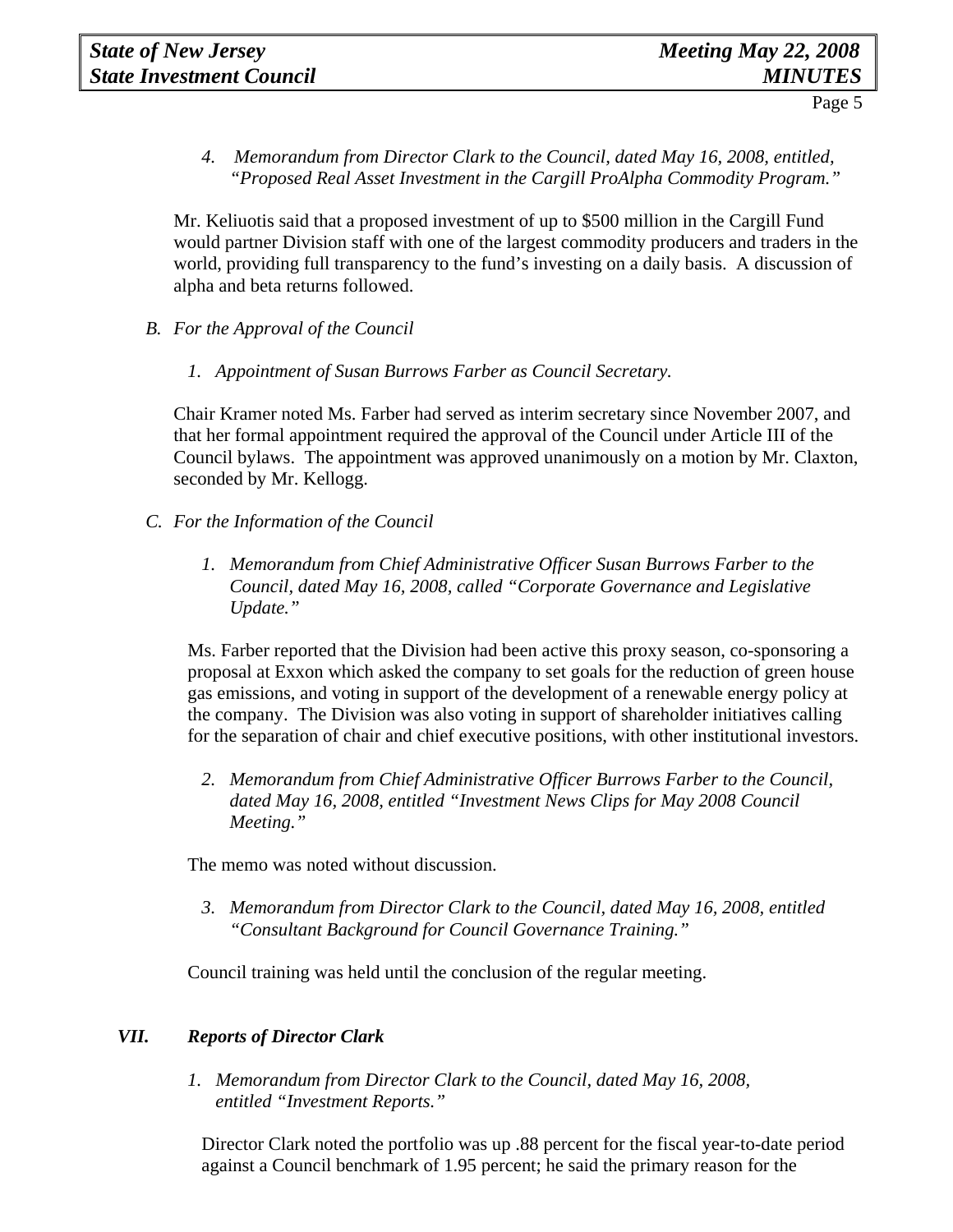underperformance was a reluctance to be aggressive in commodities, where market performance continued to be confounding.

He also noted the Division had reached a gross settlement of \$73 million in a lawsuit it had initiated against the Tyco company, and that the net settlement would be between \$60 million and \$65 million.

Investment Officer Arena noted that the domestic equity portfolio returned 5.14 percent for April against 5.06 percent of the benchmark, with Apple being the largest contributor to the month's out-performance. He said the portfolio was still down for the fiscal year but the Division was still up over the performance of the S&P index used as a benchmark. A short discussion followed on the industry's inclusion of companies in this index because they were incorporated in the US, even though they did business internationally, Coca Cola and Phillip Morris as examples.

Assistant Director Michel said the international portfolio had slightly underperformed the market in the past month because it chose to wait out a slight bounce in the banking sector, and that the market had since proven that decision correct.

Director Clark said most of the month's activity had occurred on the bond side. A high exposure to US Treasuries had given the Division a good year, and now that the market was turning, the Division was shifting into corporate bonds. He said the Division had also done some minimal investing in municipal bonds because of the high yields available for short-term investing; and that this too was being reversed as yields dropped.

Director Clark noted that the Pension Fund had redeemed one hedge fund investment of \$100 million in Barclays Global Investors for a small penalty because, though the Fund had not lost money, it was not pleased with the hedge fund's performance.

#### *VIII. Public Comment*

One audience member who had submitted a speaker request form prior to the meeting was invited to address the Council.

Mr. Tony Miskowski, executive secretary of CWA Local 1033, thanked the Council for the review of the Tyco settlement and led the audience in a round of applause. In response to his other questions, Director Clark noted that the Division has reaped higher than the industry average of 3 percent recovery of losses, and that another Division lawsuit against Tyco senior management was still pending, as well as additional class action cases. In response to another item raised by Mr. Miskowski, Chair Kramer said the Division was not on the verge of entering into a consortium with any other investors, but will continue to keep an open mind to other state funds and sovereign wealth funds as potential partners in increased buying power and opportunity access, consistent with the Council's investment plan.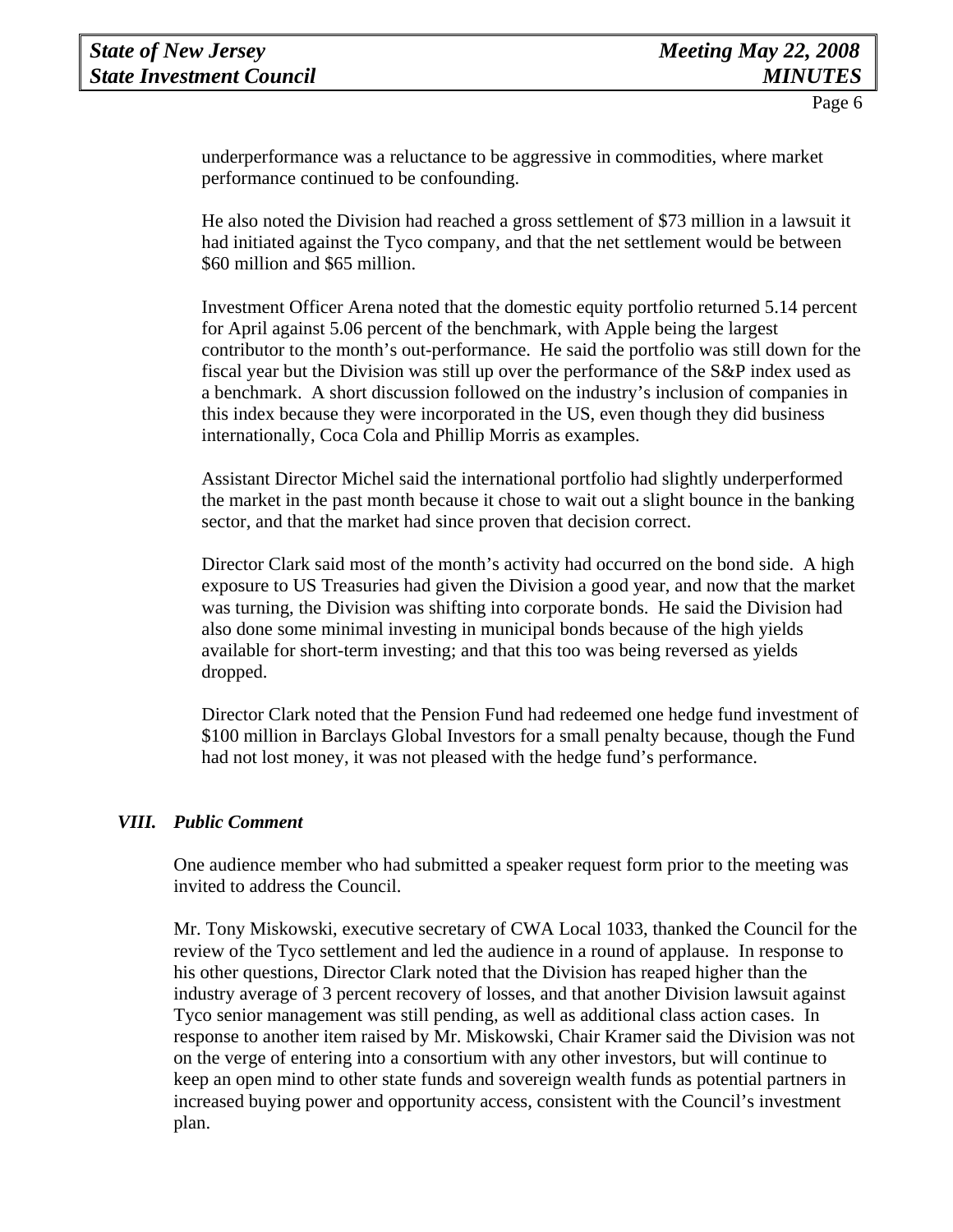In response to questions from the audience, Director Clark said the Division was moving gradually into commodities, and that a full annual report on the past fiscal year was in draft form and near release. He noted a summary of fiscal year performance meeting the letter of the law had been posted previously to the website. He said the Division would explore the suggestion of a larger venue for the annual meeting.

### *IX. Communications*

There were no matters presented on behalf of Treasurer Rousseau.

# *X. New Business -- Council Governance Training*

At 2:45 pm the Council adjourned for a brief break with all regular business concluded.

At 3:20 pm the Council resumed its meeting for Governance Training, with all Council members but Dr. Love in attendance. Others in attendance were Rubin Weiner, Deputy Attorney General; Sue Sarnowski, Compliance Officer; and Sue Burrows Farber, Council Secretary. There were no members of the public present.

Director Clark introduced Nancy Williams of Ennis Knupp as uniquely qualified to lead governance training both because of her decades of work with other large public pension funds and her professional experience on both sides of fund governance, as a former Trustee and General Counsel for the State Teachers Retirement System of Ohio and as Deputy Director and General Council with the Colorado Public Employee's Retirement Association.

Ms. Williams provided the attached outline to members, calling councils the "unsung heroes" of the public pension fund world because they assumed all the significant liabilities of fiduciary duty for no pay. She added pension fund boards and councils such as the State Investment Council are unique in the specific scope of their duties, specifically:

-- The duty of loyalty, to act *solely* in the interest of the fund and its beneficiaries. The word "solely" survived a four-year legal debate, she said, and is known as the "exclusive benefit rule." It applies to all Council members regardless of who appointed or elected them.

-- The duty of prudence, a standard that has evolved over time. Today's courts interpret prudence to mean the decision-making of experts, over merely "prudent" people, she said. Councils that lack sufficient expertise are obligated to obtain it.

Ms. Williams recommended that all Councils have a standard orientation, readily accessible legal counsel and a clear understanding of their role and obligations within the pension process.